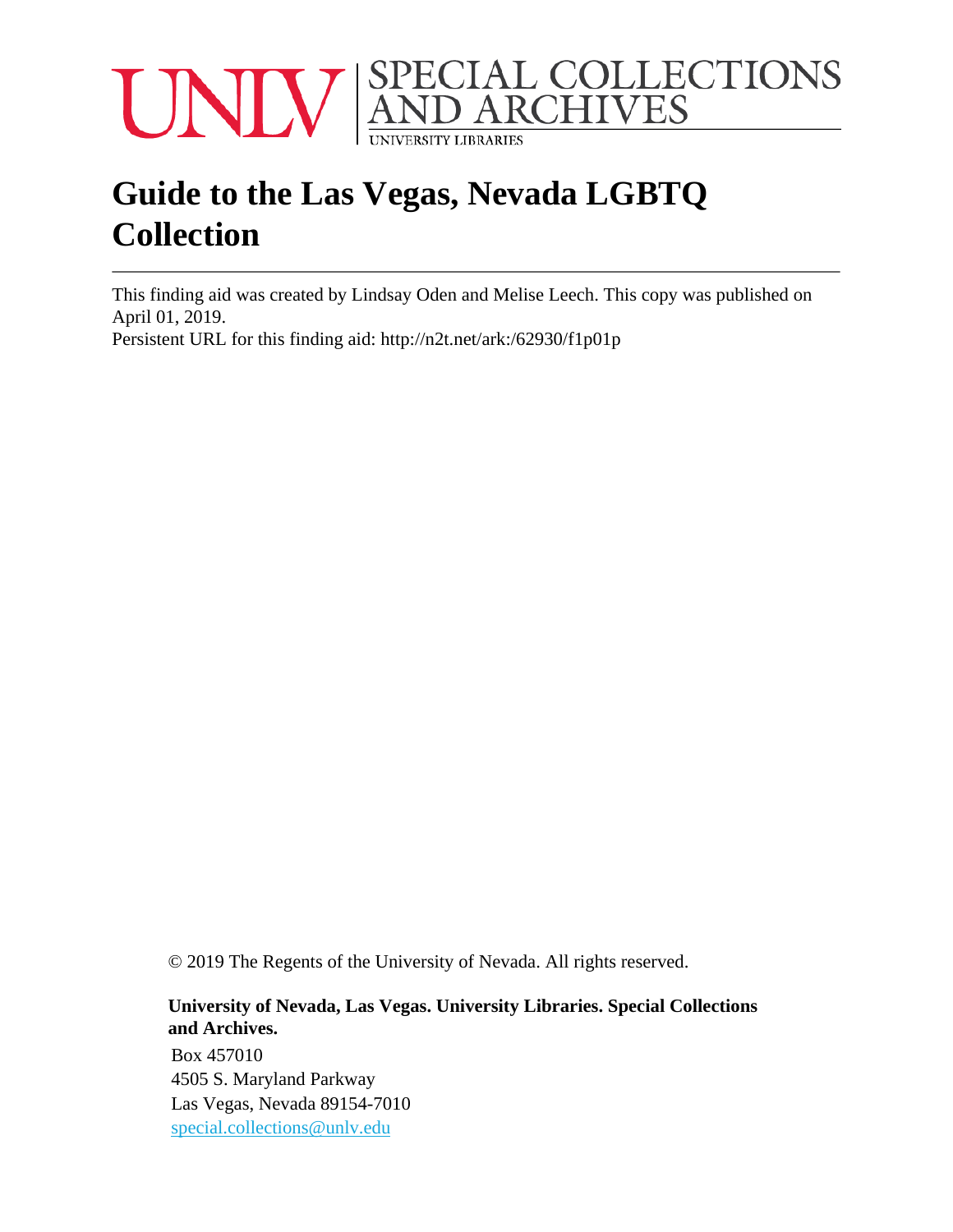## <span id="page-1-0"></span>**Table of Contents**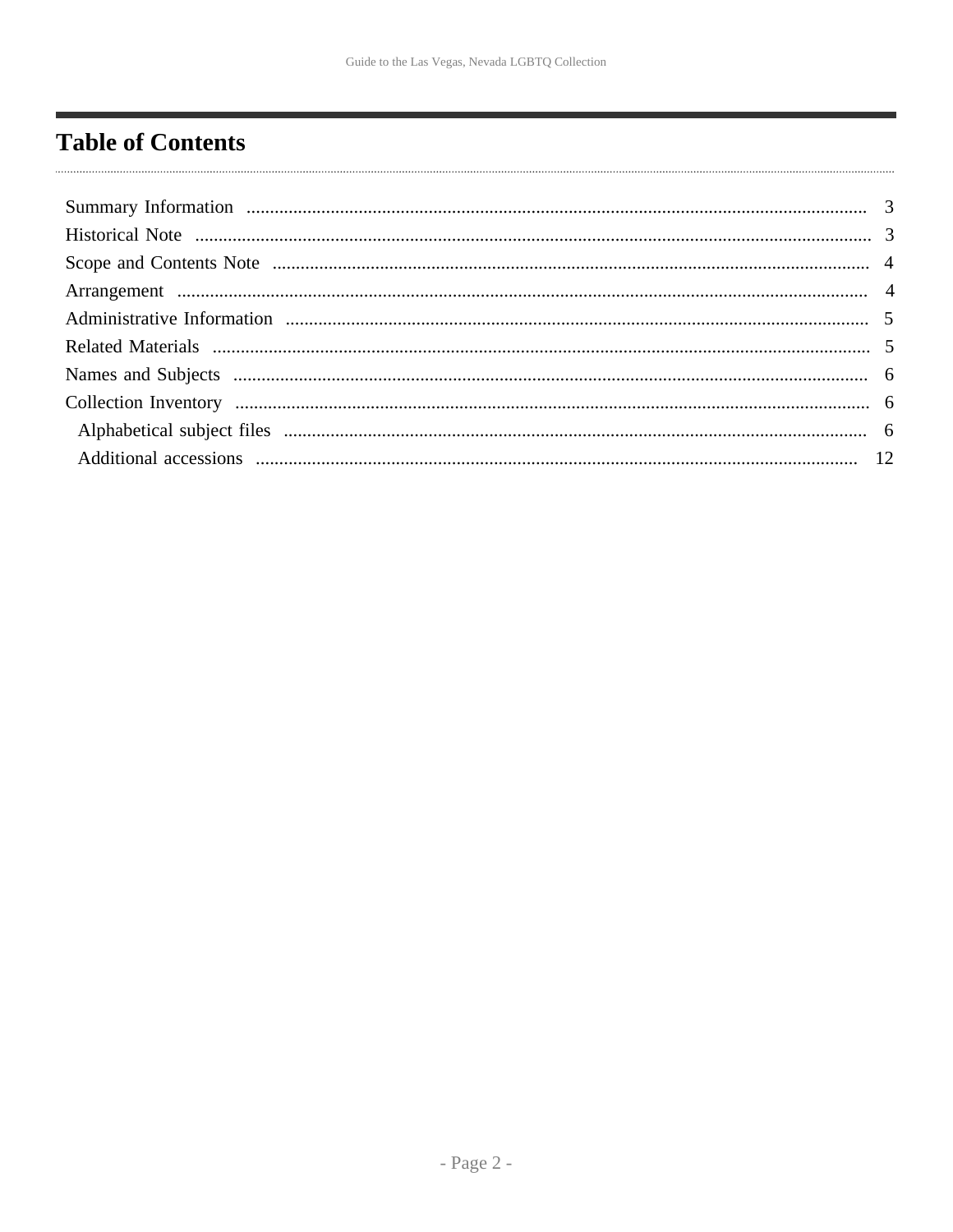#### <span id="page-2-0"></span>**Summary Information**

| <b>Repository:</b>                  | University of Nevada, Las Vegas. University Libraries. Special<br>Collections and Archives.                                                                                                                                                                                                                                                                                                                                                                                                                                                                                                                                                                          |
|-------------------------------------|----------------------------------------------------------------------------------------------------------------------------------------------------------------------------------------------------------------------------------------------------------------------------------------------------------------------------------------------------------------------------------------------------------------------------------------------------------------------------------------------------------------------------------------------------------------------------------------------------------------------------------------------------------------------|
| <b>Creator:</b>                     | McBride, Dennis                                                                                                                                                                                                                                                                                                                                                                                                                                                                                                                                                                                                                                                      |
| <b>Title:</b>                       | Las Vegas, Nevada LGBTQ Collection                                                                                                                                                                                                                                                                                                                                                                                                                                                                                                                                                                                                                                   |
| ID:                                 | MS-00251                                                                                                                                                                                                                                                                                                                                                                                                                                                                                                                                                                                                                                                             |
| Date [inclusive]:                   | 1955-2016                                                                                                                                                                                                                                                                                                                                                                                                                                                                                                                                                                                                                                                            |
| Date [bulk]:                        | 1980-2012                                                                                                                                                                                                                                                                                                                                                                                                                                                                                                                                                                                                                                                            |
| <b>Physical Description:</b>        | 11.78 Cubic Feet (14 boxes and 2 oversized boxes)                                                                                                                                                                                                                                                                                                                                                                                                                                                                                                                                                                                                                    |
| <b>Physical Description:</b>        | 11.42 Linear Feet                                                                                                                                                                                                                                                                                                                                                                                                                                                                                                                                                                                                                                                    |
| Language of the<br><b>Material:</b> | English                                                                                                                                                                                                                                                                                                                                                                                                                                                                                                                                                                                                                                                              |
| Abstract:                           | The Las Vegas, Nevada Gay, Lesbian, Bisexual, Transgender, and<br>Queer/Questioning (LGBTQ) Collection documents the social and<br>political activities of Las Vegas, Nevada's LGBTQ community from<br>1955 to 2016. The collection includes hundreds of newspaper articles<br>about LGBTQ issues, ranging from AIDS to Nevada legislation. The<br>collection also documents the presence of the LGBTQ community<br>in Las Vegas, including material from gay bars, nightclubs, social<br>clubs, advocacy and political organizations, entertainers, and student<br>groups. Previously known as the Las Vegas Gay, Lesbian, Bisexual, and<br>Transgender Collection. |

#### **Preferred Citation**

Las Vegas, Nevada LGBTQ Collection, 1955-2016. MS-00251. Special Collections and Archives, University Libraries, University of Nevada, Las Vegas. Las Vegas, Nevada.

#### **^** [Return to Table of Contents](#page-1-0)

### <span id="page-2-1"></span>**Historical Note**

In 1861, the Nevada Territory legislative assembly passed a law punishing "the infamous crime against nature," sodomy. The statute, not repealed until 1993, was broadly enforced across the state and created an atmosphere of fear and repression that prevented the development of an active LGBTQ community until the 1970s. Today, the Las Vegas Gay, Lesbian, Bisexual, Transgender, and Queer/Questioning (LGBTQ) community exists as an essential element of the Las Vegas, Nevada social, political, and economic environment, supporting and promoting the development and well-being of its members and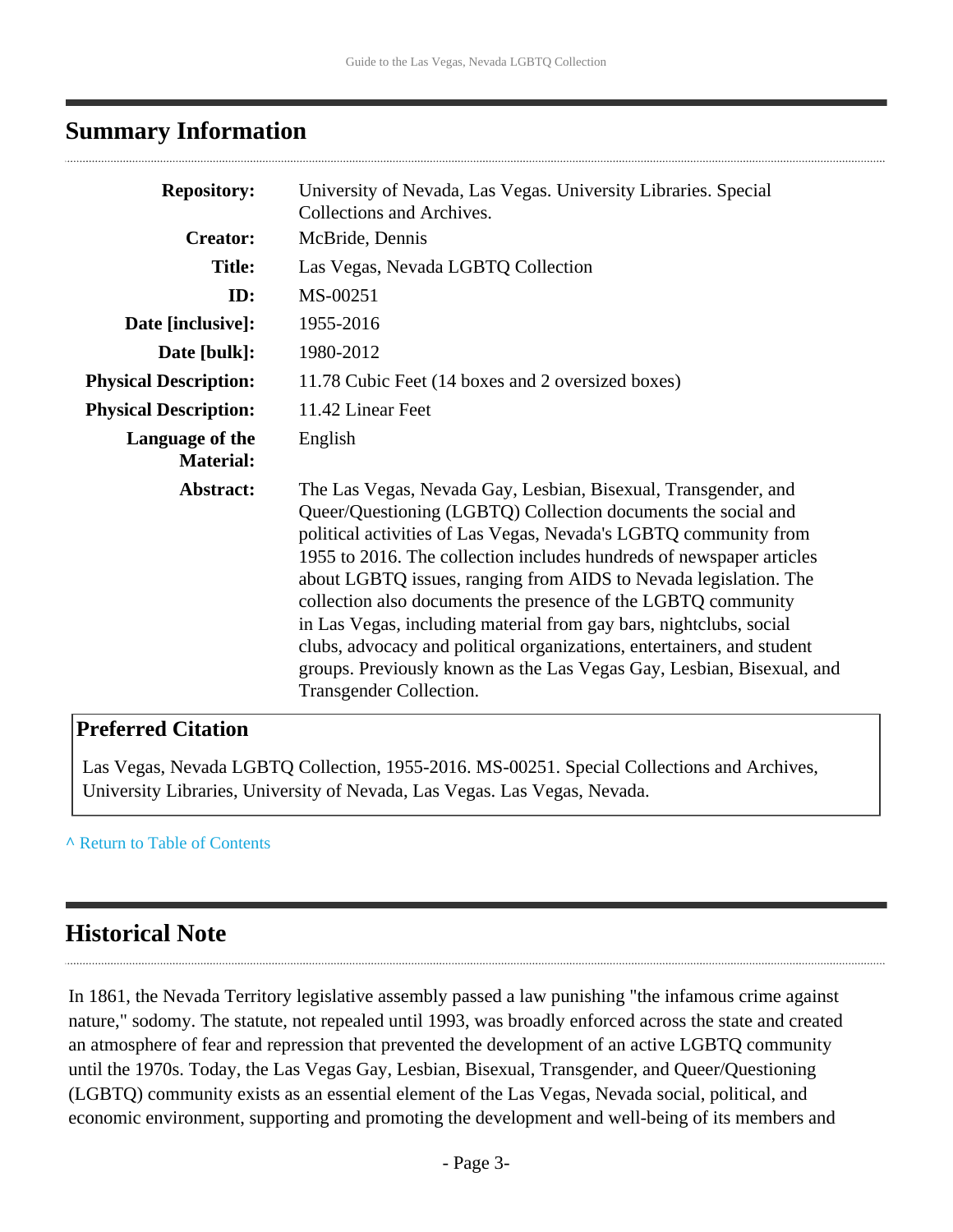allies. The community's entertainment and nightclub scene, active social and community organizations, and political advocacy groups inform, entertain, and work to protect and encourage LGBTQ individuals and groups often marginalized by larger society.

Source:

McBride, Dennis. *Out of the Neon Closet: Queer Community in the Silver State*. North Charleston, SC: CreateSpace Independent Publishing Platform, 2016.

**^** [Return to Table of Contents](#page-1-0)

### <span id="page-3-0"></span>**Scope and Contents Note**

The Las Vegas, Nevada Gay, Lesbian, Bisexual, Transgender, and Queer/Questioning (LGBTQ) Collection documents the LGBTQ community's social and political activities in Las Vegas, Nevada from 1955 to 2016. The collection includes newspaper articles on AIDS, homophobia, LGBTQ events and clubs, sexual assault, education, equal rights movements, prostitution, religious reactions and outreach, legislation, drag shows, pornography, transsexuality, and various LGBTQ bars and restaurants. The collection also includes fliers for LGBTQ entertainment, public health outreach, and political organizations.

In addition, the collection contains copies of several LGBTQ newspapers and newsletters, including *Bohemian Bugle* (1986-1990), *The Directory* (1984), *Nevada Gay Times* (1983-1984), and *Vegas Gay Times* (1978-1981). Also included are public health reports, conference programs, educational literature, official proclamations, and documents from several political advocacy groups including Nevadans for Human Rights, Human Rights Campaign, Lambda Legal, the Lesbian and Gay Academic Union, and Las Vegas Pride.

Previously known as the Las Vegas Gay, Lesbian, Bisexual, and Transgender Collection.

**^** [Return to Table of Contents](#page-1-0)

### <span id="page-3-1"></span>**Arrangement**

These records are organized into two series: Series I. Alphabetical subject files, 1955-1997; Series II. Additional accessions, 1970s-2016.

**^** [Return to Table of Contents](#page-1-0)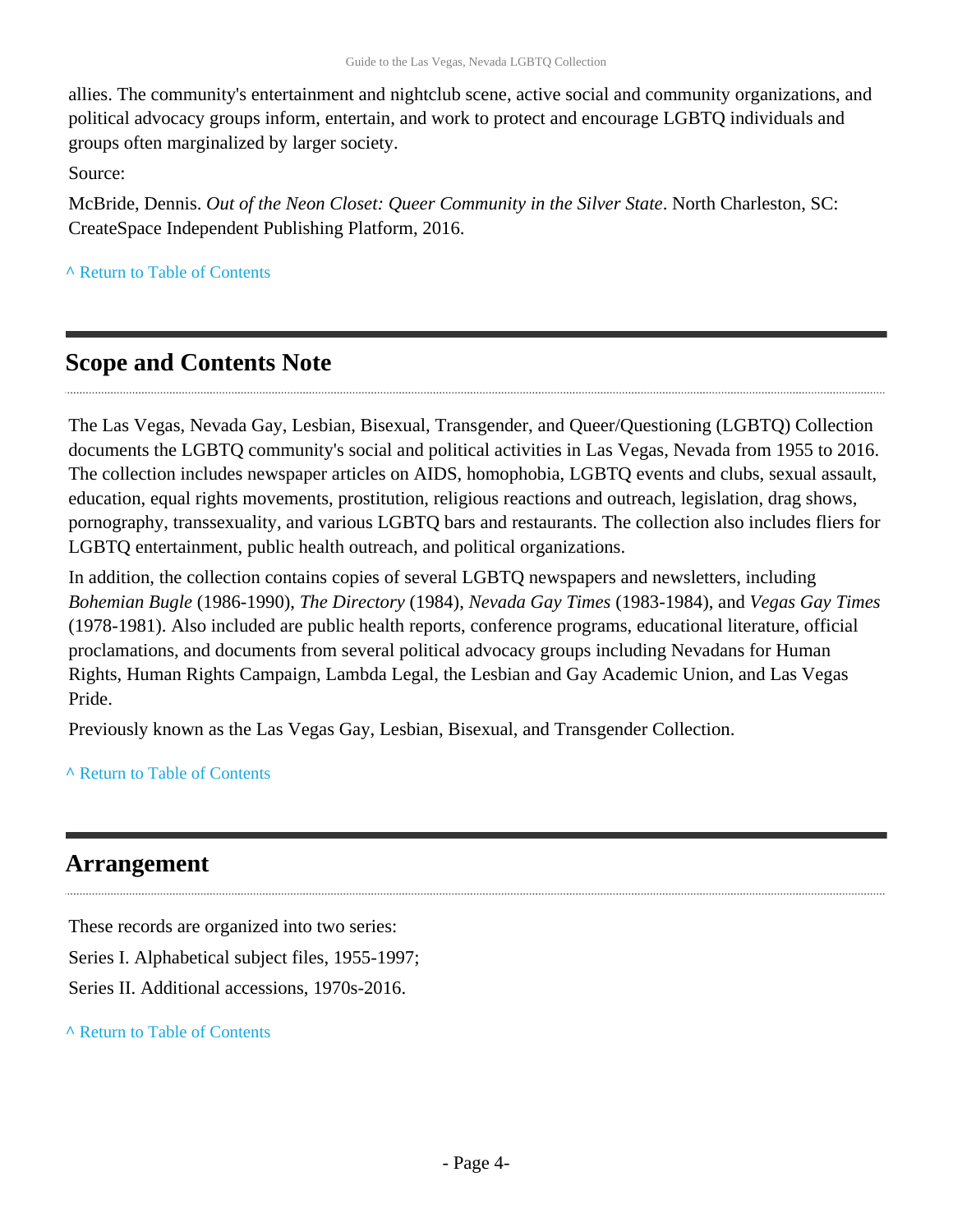## <span id="page-4-0"></span>**Administrative Information**

#### **Access Note**

Collection is open for research.

### **Publication Rights**

Materials in this collection may be protected by copyrights and other rights. See [Reproductions and Use](http://www.library.unlv.edu/speccol/research_and_services/reproductions) on the UNLV Special Collections and Archives website for more information about reproductions and permissions to publish.

#### **Acquisition Note**

Materials were donated in 1985, 2001, and 2017 by Dennis McBride; accession numbers 1985-121, 2001-23, and 2017-164. Multiple unnumbered donations between 1985 and 1997 have also been added to the collection.

### **Processing Note**

Materials were processed by Dennis McBride in 1985. In 2014, as part of a legacy finding aid conversion project, Lindsay Oden revised and enhanced the collection description to bring it into compliance with current professional standards. Subsequently Lindsay Oden entered the data into ArchivesSpace. In 2019, as part of an archival backlog elimination project, Melise Leech added additional material from later accessions and revised the collection description to bring it into compliance with current professional standards.

**^** [Return to Table of Contents](#page-1-0)

## <span id="page-4-1"></span>**Related Materials**

### **Related Collections**

Dennis McBride Collection on LGBTQ Las Vegas, Nevada 1993-2017. MS-00802. Special Collections and Archives, University Libraries, University of Nevada, Las Vegas. Las Vegas, Nevada.

Dennis McBride LGBTQ Poster and Sign Collection, 1984-2012. MS-00842. Special Collections and Archives, University Libraries, University of Nevada, Las Vegas. Las Vegas, Nevada.

Reno Gay Rodeo Collection, 1977-1988. MS-00503. Special Collections and Archives, University Libraries, University of Nevada, Las Vegas. Las Vegas, Nevada.

Lee Plotkin Papers, 1955-2006. MS-00518. Special Collections and Archives, UNLV Libraries, University of Nevada, Las Vegas. Las Vegas, Nevada.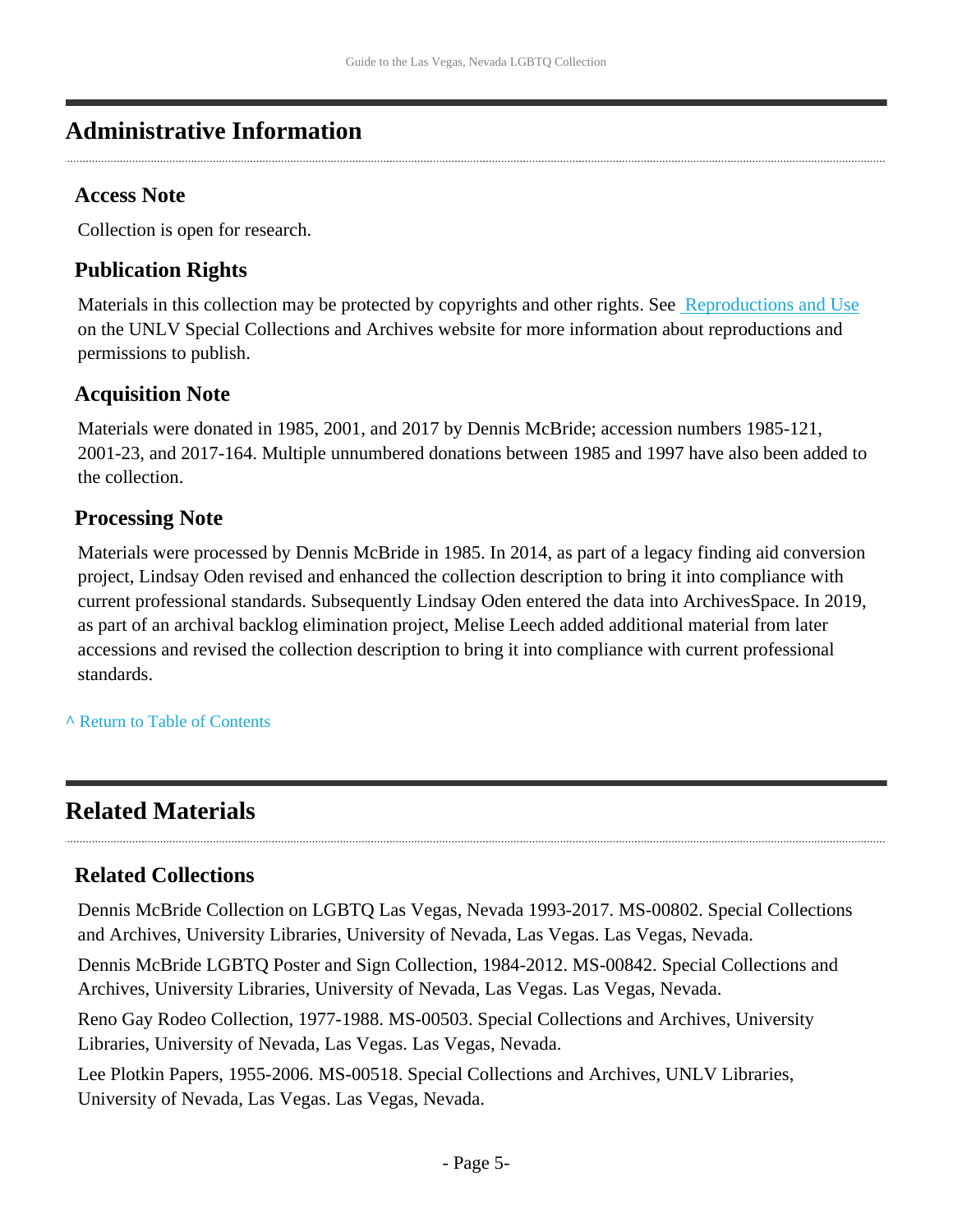Rodney Sumpter Papers on *Doe v. Bryan*, 1985-1986. MS-00411. Special Collections and Archives, University Libraries, University of Nevada, Las Vegas. Las Vegas, Nevada.

Repeal of Nevada's Anti-Sodomy Law, 1899-1993. MS-00726. Special Collections and Archives, University Libraries, University of Nevada, Las Vegas. Las Vegas, Nevada.

Gay Business Directories Collection, 1992-2015. MS-00750. Special Collections and Archives, University Libraries, University of Nevada, Las Vegas. Las Vegas, Nevada.

Las Vegas Bugle Collection on Lesbian, Gay, Bisexual, and Transgender History, 1984-2002. MS-00476. Special Collections and Archives, University Libraries, University of Nevada, Las Vegas. Las Vegas, Nevada.

**^** [Return to Table of Contents](#page-1-0)

## <span id="page-5-0"></span>**Names and Subjects**

- Gay community
- Gay clubs -- Nevada -- Las Vegas -- 20th century
- Gays -- Nevada -- Las Vegas
- Homophobia -- Nevada
- Sex -- History -- Nevada

## <span id="page-5-1"></span>**Collection Inventory**

#### <span id="page-5-2"></span>**Alphabetical subject files, 1955-1997**

Physical Description: 4.22 Cubic Feet (4 boxes)

Physical Description: 3.67 Linear Feet

Scope and Contents Note: The alphabetical subject files (1955-1997) contains newspaper clippings articles, business information, conference materials, and community organizational materials related to the Las Vegas, Nevada Lesbian, Gay, Bisexual, Transgender, and Queer/Questioning (LGBTQ) community. Subjects include HIV, LGBTQ businesses, censorship, conferences, education, entertainment, human rights, publications, religion, rodeo, and social events.

Arrangement: Materials are arranged alphabetically.

| <b>Title/Description</b>              | <b>Containers</b> |
|---------------------------------------|-------------------|
| <b>AIDS</b>                           |                   |
| Nevada newspaper clippings, 1983-1993 | box 01            |
| Physical Description: 10 Files        |                   |
| Nevada Golden Rainbow, 1989-1991      | box 01            |
| Nevada Aid for AIDS, 1987-1992        | box 01            |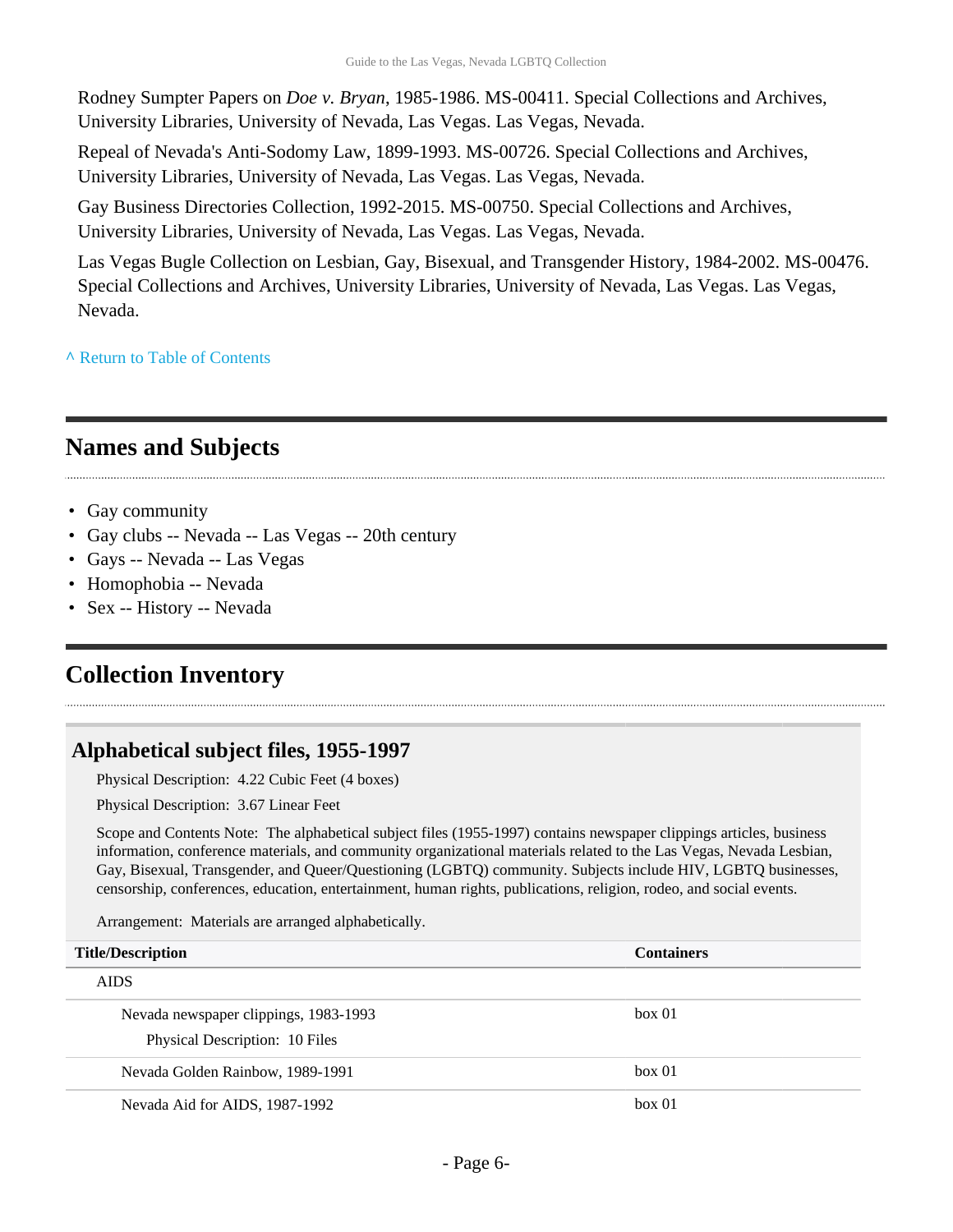| Nevada AIDS Advisory Task Force report, 1989   | box 01 |
|------------------------------------------------|--------|
| Reach Out, 1992-1993                           | box 01 |
| Anti-Gay materials, 1992                       | box 02 |
| Arrests of gays in Nevada, 1979-1993           | box 02 |
| Bars, Las Vegas, Nevada                        |        |
| Bars in general, 1986-1993                     | box 02 |
| Backstreet, 1989                               | box 02 |
| Buffalo, undated                               | box 02 |
| Clown's Den, 1985                              | box 02 |
| Fantasy, 1984                                  | box 02 |
| Gelo's, 1985                                   | box 02 |
| Gipsy II and Village Station, 1980-1990        | box 02 |
| Le Cafe, 1983                                  | box 02 |
| Maxie's or Maxine's, 1983                      | box 02 |
| Red Barn, 1984                                 | box 02 |
| Toons Saloon, 1991                             | box 02 |
| Baths: Camp David, 1985                        | box 02 |
| Beaux Arts Ball, 1983, 1988                    | box 02 |
| Physical Description: 2 Files                  |        |
| Beebe, Lucius, 1986                            | box 02 |
| Behavior modification and gay conversion, 1988 | box 02 |
| Bestiality, 1985                               | box 02 |
| Bohemian Bugle, 1986-1990                      | box 02 |
| <b>Businesses</b>                              |        |
| Bright Pink Literature, undated                | box 02 |
| Las Vegas Adult, 1985-1991                     | box 02 |
| R and R Assorted Sundries, 1984                | box 02 |
| Other businesses, 1983-1993                    | box 02 |
| Censorship, 1983-1993                          | box 02 |
| Centurion anti-gay group, 1985                 | box 02 |
| Child molestation                              |        |
|                                                |        |

Campbell, Robert David, 1984 box 02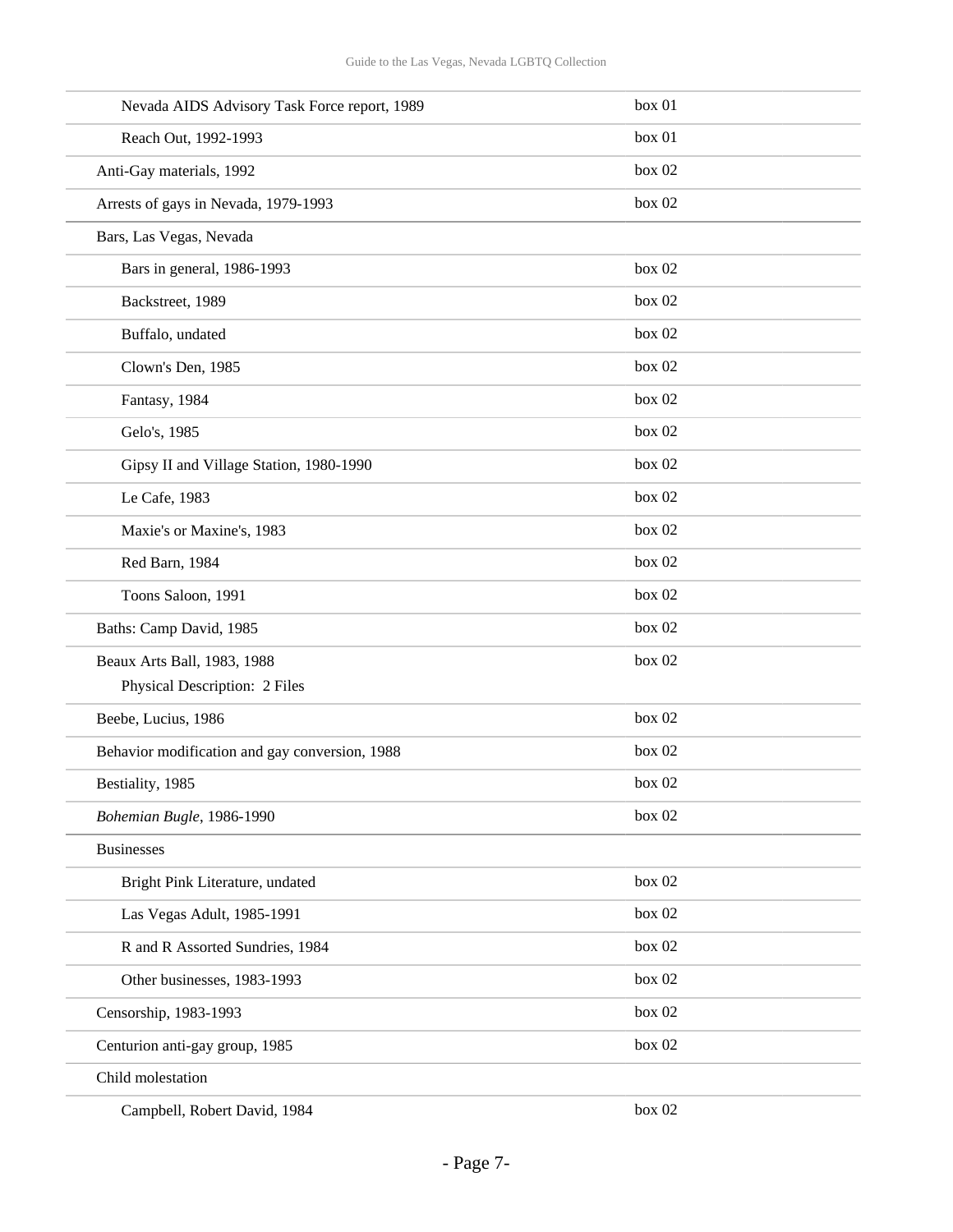| Clergy, 1983                                                          | box 02 |
|-----------------------------------------------------------------------|--------|
| General, 1985-1992                                                    | box 02 |
| Heterosexual, 1985-1990                                               | box 02 |
| Heterosexual: Rodriguez brothers, 1985                                | box 02 |
| Homosexual, 1985-1992                                                 | box 02 |
| Homosexual: Ribaudo and Sands, 1979-1983                              | box 02 |
| Julian, Gregory Eston, 1979                                           | box 02 |
| Legal aspects, 1985                                                   | box 02 |
| Paradise Family, 1984-1986                                            | box 02 |
| Prevention, 1983-1985                                                 | box 02 |
| Schools, 1984-1985                                                    | box 02 |
| Schools: Papoose Palace Academy, Reno, 1983-1992                      | box 02 |
| Schools: Reno Montessori, 1984-1985                                   | box 02 |
| Teachers, 1979-1991                                                   | box 02 |
| Traver, Kenneth, 1985                                                 | box 02 |
| Columnist: Maurice, Dick, 1989-1991                                   | box 02 |
| Community Action Committee, 1983                                      | box 02 |
| Community Center, 1993                                                | box 02 |
| Community Counseling Center, 1993                                     | box 02 |
| Desert and Mountain States Lesbian and Gay Conference, 1990 May 11-13 | box 02 |
| Drag                                                                  |        |
| Bailey, Jim, 1991                                                     | box 02 |
| Boy-lesque, 1979-1993                                                 | box 02 |
| Fantasy, undated                                                      | box 02 |
| Flamboyant Follies, 1985                                              | box 02 |
| La Cage, 1986                                                         | box 02 |
| Lavender Follies, 1983                                                | box 02 |
| Star Struck, 1986                                                     | box 02 |
| Vive Les Boys, 1985                                                   | box 02 |
| Drama: Bent, 1982                                                     | box 02 |
| Drama: The Boys in the Band, 1983                                     | box 02 |
| Education: Nevada, 1979-1992                                          | box 02 |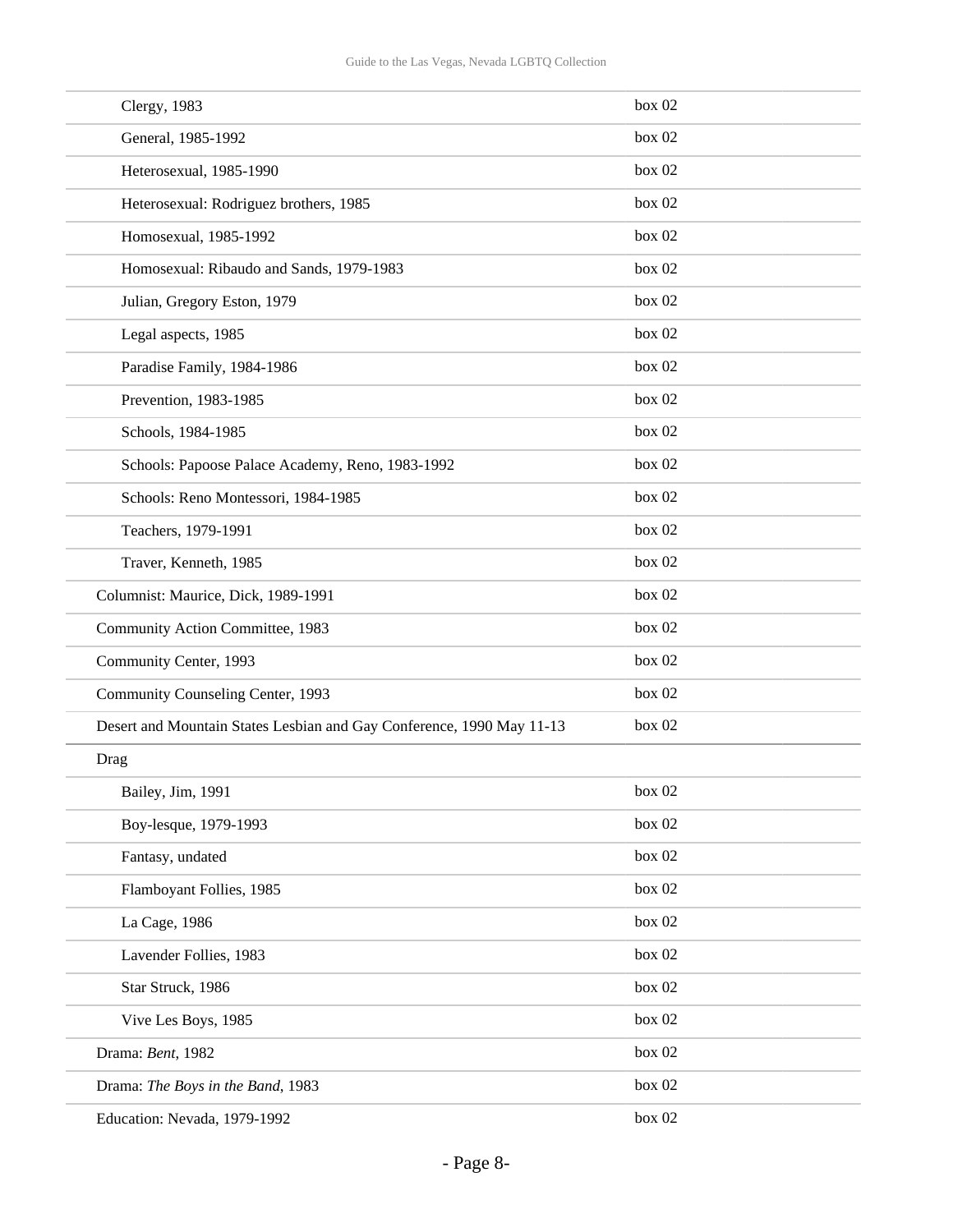| Education: Sex, 1989-1992                                                                 | box 02 |
|-------------------------------------------------------------------------------------------|--------|
| Entertainers: Liberace, Willie Collins, 1982-1987                                         | box 02 |
| Entertainers: Liberace, 1984-1987                                                         | box 02 |
| Entertainers: Siegfried and Roy, 1984-1991                                                | box 02 |
| Equal Right to Marry Project, 1996                                                        | box 02 |
| Escort services, 1979-1991                                                                | box 02 |
| First Desert States Gay and Lesbian Conference, 1985                                      | box 02 |
| Physical Description: 2 Files                                                             |        |
| Gay Switchboard, 1982                                                                     | box 02 |
| Gigolos, 1985                                                                             | box 02 |
| Incest, 1979-1985                                                                         | box 02 |
| Indians: Native American homosexuality, 1961-1985                                         | box 02 |
| International Gay Bowling Organization convention in Las Vegas, Nevada, 1986<br>May 23-25 | box 02 |
| Kelly, Kevin, 1982                                                                        | box 02 |
| Lambda Business Club, 1991                                                                | box 02 |
| Lambda Literary Awards banquet, 1990 June 01                                              | box 02 |
| Lanyon, Robert: Culinary Union Local 226, 1981                                            | box 02 |
| Las Vegas Community Book Store, 1983                                                      | box 02 |
| Las Vegas Gay Archives Holdings Catalog for Nevadans for Human Rights,<br>1983-1985       | box 02 |
| Physical Description: 3 Files                                                             |        |
| Las Vegas Gay Archives: correspondence, 1983-1985                                         | box 03 |
| Las Vegas Gay Bowling League, 1985                                                        | box 03 |
| Las Vegas Gay Community Center, 1982-1992                                                 | box 03 |
| Las Vegas Lambda Pride Coalition, 1985                                                    | box 03 |
| Las Vegas Professional Men's Club, 1984                                                   | box 03 |
| Lesbian and Gay Academic Union (LGAU)                                                     |        |
| Information and newspaper clippings, 1983-1985                                            | box 03 |
| Physical Description: 3 Files                                                             |        |
| Information and newspaper clippings, 1989-1990                                            | box 03 |
| Physical Description: 2 Files                                                             |        |
| Meeting minutes, 1982-1985                                                                | box 03 |
| Newsletters, 1983-1989                                                                    | box 03 |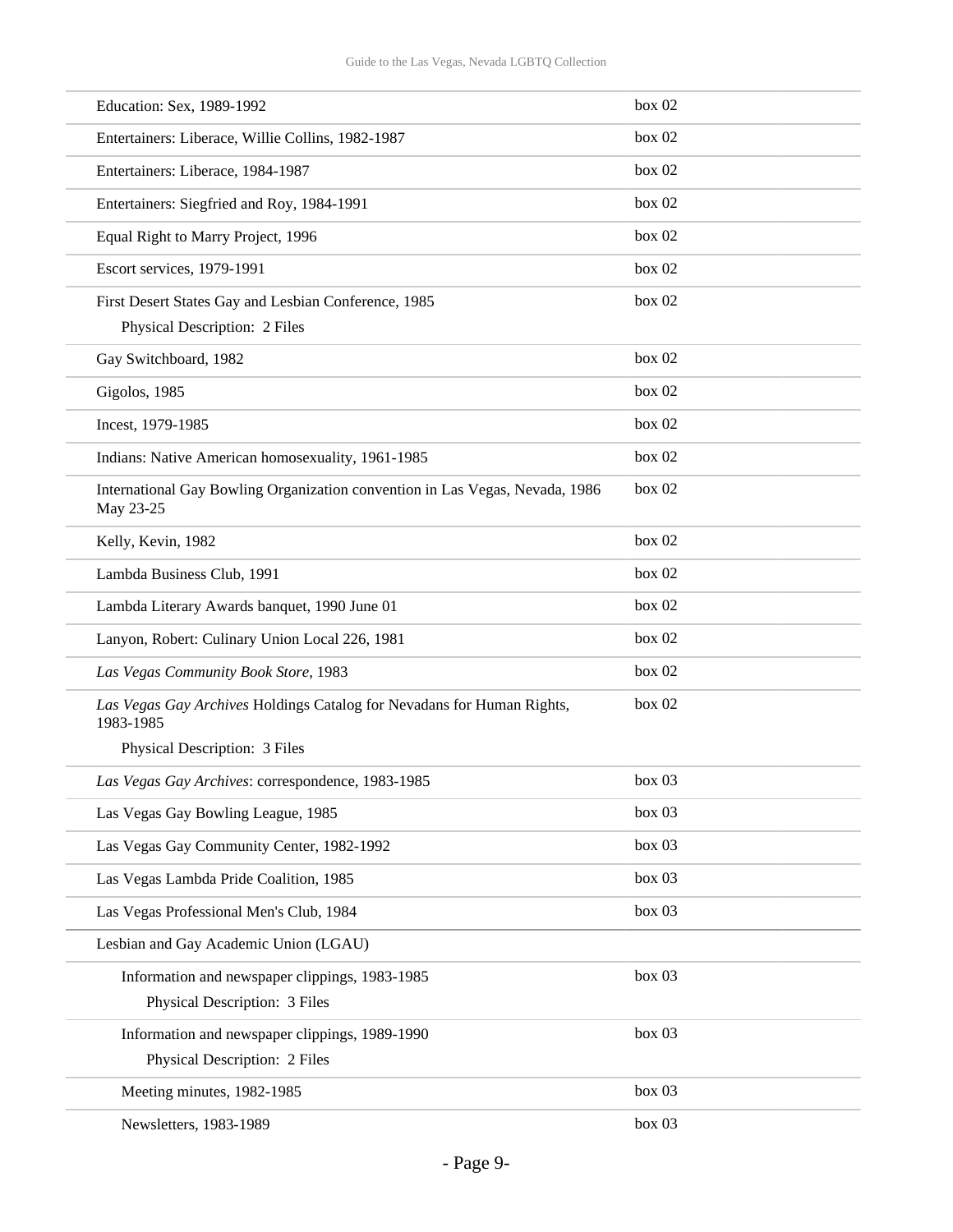| Scholarship, 1984-1986                                                                             | box 03 |
|----------------------------------------------------------------------------------------------------|--------|
| Surveys, 1984                                                                                      | box 03 |
| Lesbian and Gay Pride celebrations, 1984                                                           | box 03 |
| Lesbian and Gay Pride Coalition meeting minutes, 1985                                              | box 03 |
| Lesbians: Nevada, 1979-1990                                                                        | box 03 |
| Lesbians: King and Martineau, 1987                                                                 | box 03 |
| Letters to the editor, 1979-1985                                                                   | box 03 |
| Library indices of LGBTQ-related materials, 1983                                                   | box 03 |
| Lifestyles annual convention, 1989                                                                 | box 03 |
| Lifestyles in Las Vegas, Nevada, 1985-1989                                                         | box 03 |
| Liquor and gaming regulations, Clark County, Nevada, 1973                                          | box 03 |
| Metropolitan Community Church information, newsletters, and worship service<br>programs, 1979-1989 | box 03 |
| Physical Description: 3 Files                                                                      |        |
| Mormons: LGBTQ, 1979-1984                                                                          | box 03 |
| Moral legislation, 1975-1984                                                                       | box 03 |
| Music: Voices, 1985                                                                                | box 03 |
| National Coming Out Day fliers, 1991                                                               | box 03 |
| Necrophilia, 1986                                                                                  | box 03 |
| Nevada Families Eagle Forum, 1989-1993                                                             | box 03 |
| Nevada Gay Times, 1983-1984                                                                        | box 03 |
| Nevada sexual deviation research, 1955                                                             | box 03 |
| Nevadans for Human Rights                                                                          |        |
| Bylaws, 1982-1983                                                                                  | box 03 |
| Minutes, 1979-1985                                                                                 | box 03 |
| Newsletters, 1982-1985                                                                             | box 03 |
| Political action committee meeting minutes, 1983                                                   | box 03 |
| Organizations, 1983-1985                                                                           | box 03 |
| Parents and Friends of Lesbians and Gays (PFLAG), 1992                                             | box 03 |
| "Phantom Gambler," William Lee Bergstrom, 1985                                                     | box 03 |
| Political information, 1983-1985                                                                   | box 03 |
| Pornography, 1983-1993                                                                             | box 03 |
| Pornography: child pornography, 1985-1987                                                          | box 03 |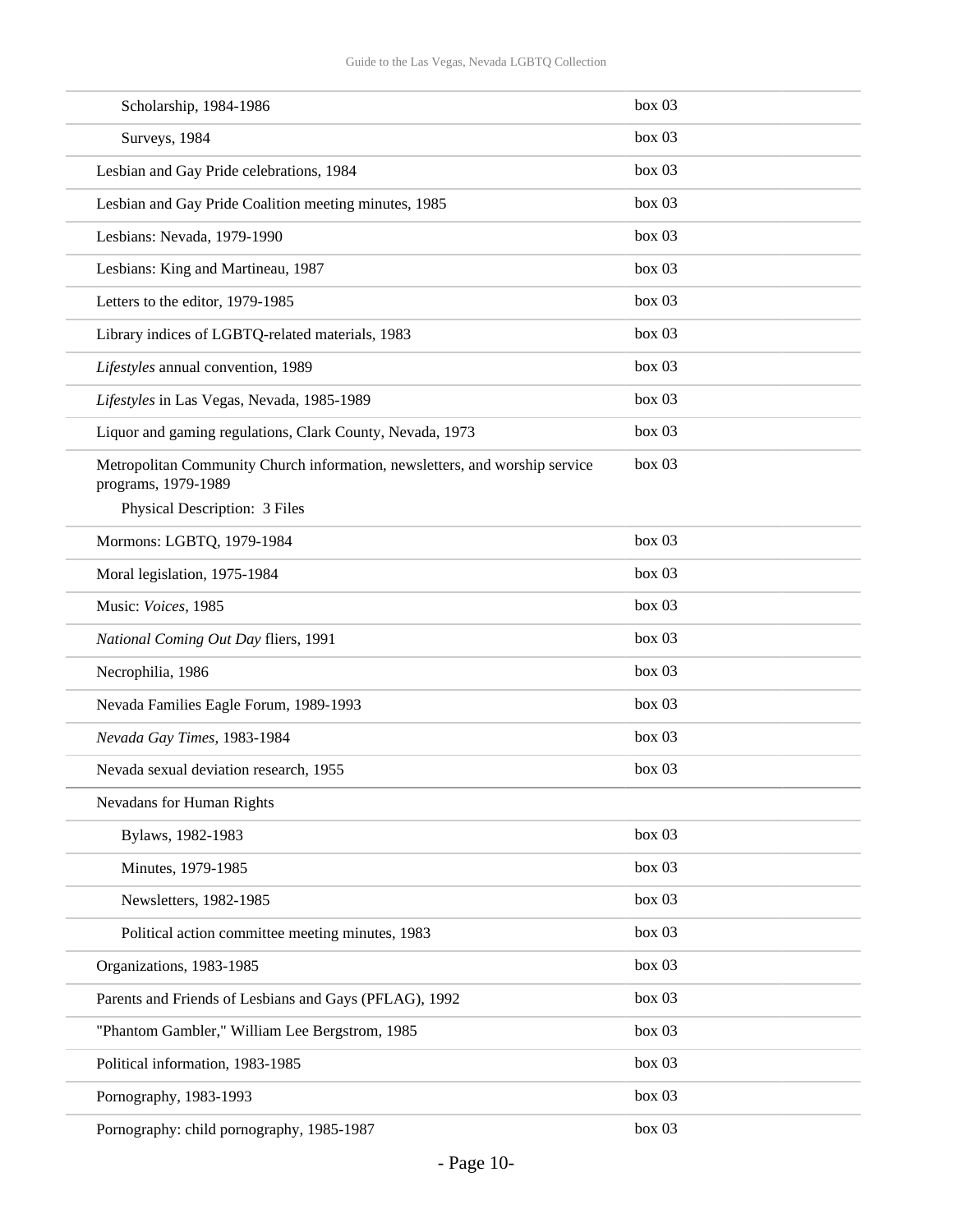| Pornography: Leland Stevenson, Jr., 1985                            | box 03 |
|---------------------------------------------------------------------|--------|
| Prisoners, 1985-1991                                                | box 03 |
| Prostitution                                                        |        |
| General, 1985-1993                                                  | box 03 |
| DeBoissiere, Helene, 1984                                           | box 03 |
| Rolfe, Dorothy English, 1986                                        | box 03 |
| Roxie's and Four Mile, 1988                                         | box 03 |
| Religion, 1985                                                      | box 03 |
| Religion and conservative Christians, 1982                          | box 03 |
| Religious outreach, 1981                                            | box~03 |
| Reno Gay Rodeo: newspaper clippings, 1979-1984                      | box 03 |
| Reno Gay Rodeo: statements by Lt. Governor Myron Leavitt, 1978-1989 | box 03 |
| Reno Silver Dollar Court, 1979                                      | box 03 |
| Resorts: Polynesian Hotel, Pacifica Hotel, and Treasury Hotel, 1985 | box 03 |
| <b>Restaurants and Cafes</b>                                        |        |
| Gallery Cafe, 1986                                                  | box 03 |
| The Lobby, 1985                                                     | box 03 |
| Neon Cafe, 1989                                                     | box 03 |
| Spotlight Cafe, 1992                                                | box 03 |
| Rights, civil, 1984-1992                                            | box 03 |
| Satyricons, 1983                                                    | box 03 |
| Sex clubs: Red Rooster Raid, 1983                                   | box 03 |
| Sex scandals, 1984-1990                                             | box 03 |
| Social events, 1985                                                 | box 03 |
| Stonewall Park, Reno, 1986                                          | box 03 |
| Teachers: arrests, 1978-1979                                        | box 03 |
| Teachers: ban on gay teachers, 1978-1979                            | box 03 |
| Transsexuality, 1985-1990                                           | box 03 |
| Transvestism, 1980-1993                                             | box 03 |
| Uniform Penalties Act (Senate Bill 9), 1979                         | box 03 |
| Various LGBTQ-related articles, 1985-1993                           | box 03 |
| Women United of Nevada flier, 1989                                  | box 03 |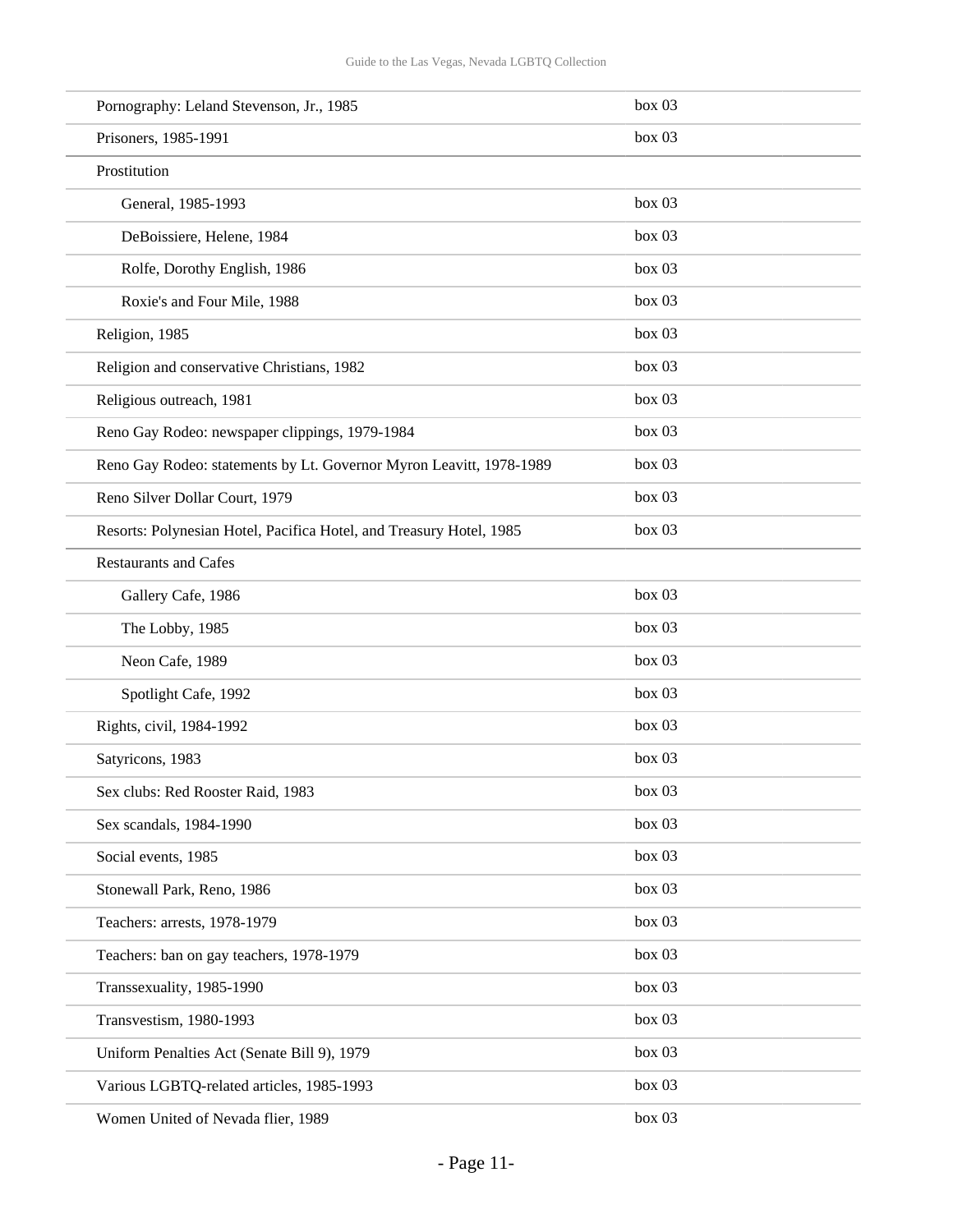| California Data-Boy, 1985                                                                          | box 04 |
|----------------------------------------------------------------------------------------------------|--------|
| Directory, The, 1984                                                                               | box~04 |
| Documents: Alternatives in Contemporary Issues, AIDS and Nevada, newspaper<br>clippings, 1979-1997 | box~04 |
| Gay Life: Reno, 1984-1985                                                                          | box 04 |
| Las Vegas Bi-Line, 1981                                                                            | box 04 |
| Las Vegas Gay Guide, 1980-1983                                                                     | box 04 |
| Nevada Gay Times, 1983                                                                             | box~04 |
| Vegas Gay Times, 1978-1981                                                                         | box~04 |
| Physical Description: 4 Files                                                                      |        |
| Vegas Gay Times index, 1981                                                                        | box 04 |
| Shirts, buttons, and bumper stickers, 1984-1985                                                    | box~04 |
| Physical Description: 26 Items                                                                     |        |
| T-shirts, Gay Pride, 1984-1985                                                                     | box 04 |
| Physical Description: 2 Items                                                                      |        |

#### **^** [Return to Table of Contents](#page-1-0)

#### <span id="page-11-0"></span>**Additional accessions, 1970-2016**

Physical Description: 7.53 Cubic Feet (10 boxes, 2 oversized boxes)

Physical Description: 7.75 Linear Feet

Scope and Contents Note: The additional accessions series (1970-2016) contains additional material related to the Las Vegas, Nevada Lesbian, Gay, Bisexual, Transgender, and Queer/Questioning (LGBTQ) community, including articles, newsletters, serial publications, conference materials, certificates, awards, and proclamations. Also included are artifacts related to LGBTQ social and political activities in Nevada.

Arrangement: Materials are arranged by type.

| <b>Title/Description</b>                                                                                                                    | <b>Containers</b> |  |
|---------------------------------------------------------------------------------------------------------------------------------------------|-------------------|--|
| Artifacts                                                                                                                                   |                   |  |
| Conference participant materials, First Annual Millennium Youth Conference,<br>2001 July 14-16                                              | box~05            |  |
| Conference participant materials, Second Annual Millennium Youth<br>Conference, 2002 July 07                                                | box~05            |  |
| Festival packet, Gay Pride, 2001 May 12                                                                                                     | box~05            |  |
| Conference participant materials, National Lesbian and Gay Journalists<br>Association (NLGJA) Seventh Annual Conference, 1998 October 01-04 | box~05            |  |
| Tote bag, National Lesbian and Gay Journalists Association (NLGJA) Seventh                                                                  | box~05            |  |

Annual Conference, 1998 October 01-04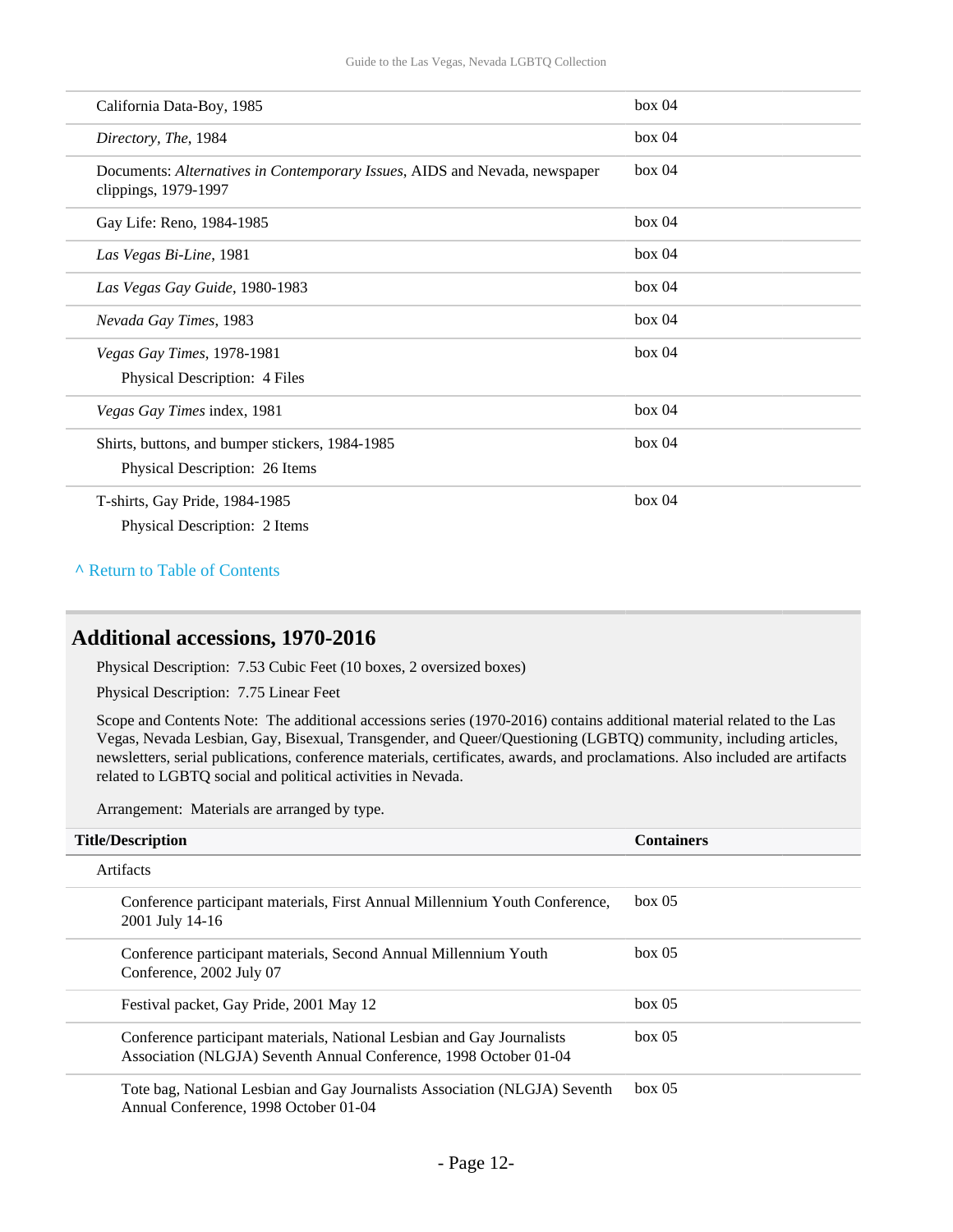| Delegate materials, Millennium March on Washington, 2000 April 29-30                                                         | box 06    |
|------------------------------------------------------------------------------------------------------------------------------|-----------|
| Trick towels, Le Cafe nightclub, 1970s                                                                                       | box 06    |
| Physical Description: 2 Items                                                                                                |           |
| Paper fans, Aid for AIDS of Nevada (AFAN) Gay Pride celebration, 1999 May<br>08                                              | box 06    |
| Physical Description: 3 Items                                                                                                |           |
| Promotional materials from nightclubs, gift shops, Gay Pride, newspapers,<br>groups, 1990-1999                               | box 06    |
| Physical Description: 14 Items                                                                                               |           |
| Buttons: Gay Pride events, political campaigns, Stonewall, Equal Rights<br>2000+, outdoor groups, advocacy groups, 1984-2000 | box 06    |
| Physical Description: 15 Items                                                                                               |           |
| Stuffed bear, Millennium March on Washington, 2000 April 29-30                                                               | box 06    |
| Cup insulators, Gay Pride, 1999                                                                                              | box 06    |
| Physical Description: 3 Items                                                                                                |           |
| Tabletop menu, Freezone nightclub, 2000 October 17                                                                           | box 06    |
| Optical discs, Kenny Kerr and Gay from Las Vegas, 1997, 2002                                                                 | box 06    |
| Physical Description: 2 Optical Discs                                                                                        |           |
| VHS tape, Frank Marino: Bold, Blonde, and Beautiful, undated                                                                 | box 06    |
| Cups, glasses, shot glasses, 1970s-2001                                                                                      | box 07    |
| Physical Description: 17 Items                                                                                               |           |
| T-shirts, 1974-2001                                                                                                          | box 08    |
| Physical Description: 26 Items                                                                                               | box 09    |
| Jacket and t-shirts, 1980-2001                                                                                               | oversized |
| Physical Description: 7 Items                                                                                                | box 15    |
| Newsletters and periodicals                                                                                                  |           |
| Affinity: National Affirmations GLBT Mormons, 1988-1991                                                                      | box 10    |
| Affirmations, Las Vegas, 1997 November                                                                                       | box 10    |
| Apollo News, 1996 October-1997 June                                                                                          | box 10    |
| B.A.R., Bay Area Reporter, 1971 April 15                                                                                     | oversized |
|                                                                                                                              | box 14    |
| Bear Essentials, 1997                                                                                                        | box 10    |
| Bighorn Gazette, 1997 February-2000 October                                                                                  | box 10    |
| Boy-lesque, 1997 November                                                                                                    | box 10    |
| Buddies Gazette, 1995 November-1996 July                                                                                     | box 10    |
| Center, The, 1993 September                                                                                                  | box 10    |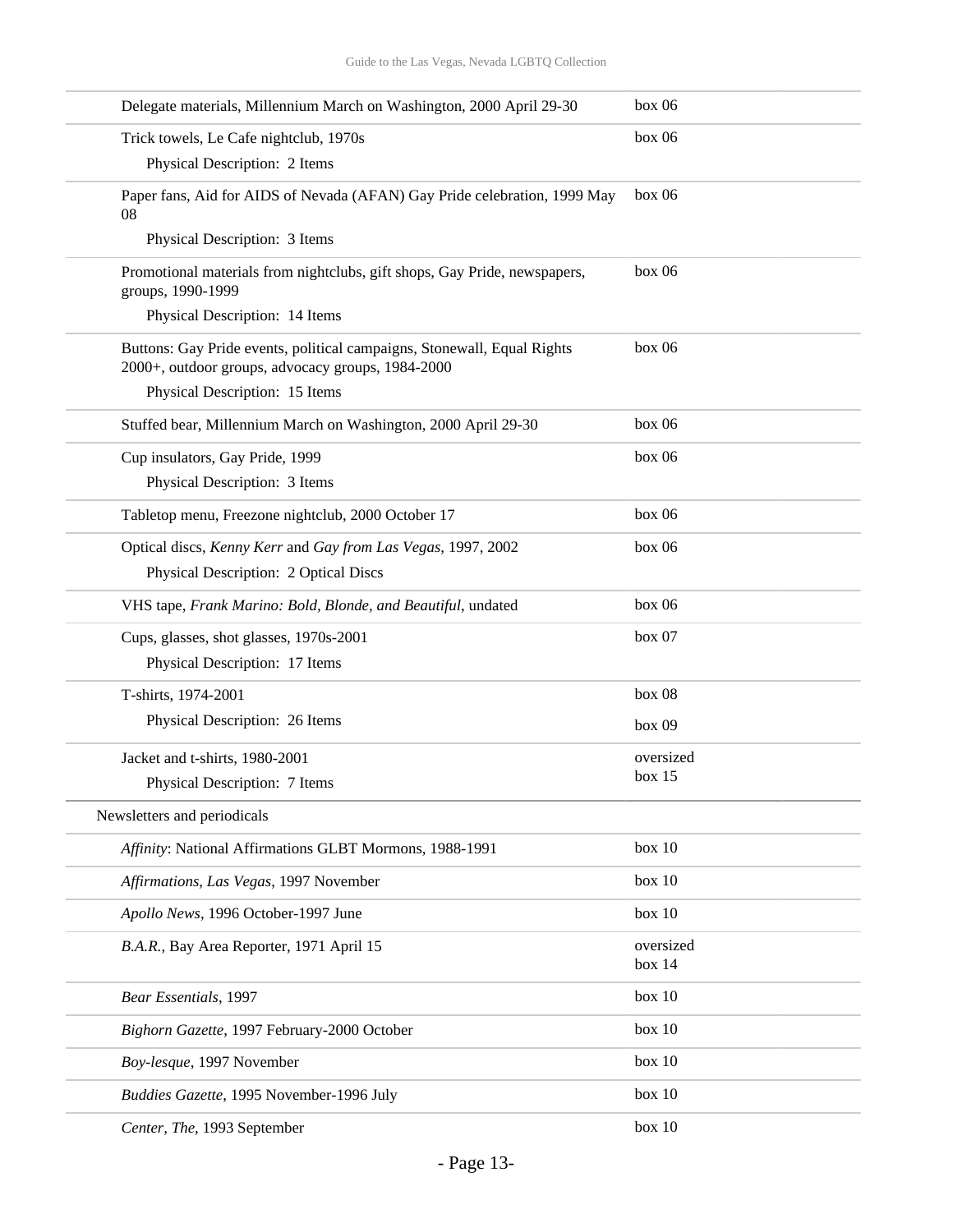| Center News, 1997 June-July                                                              | box 10    |
|------------------------------------------------------------------------------------------|-----------|
| Centerline, 1996 December-2001 December                                                  | box 10    |
| Physical Description: 2 Files                                                            |           |
| Center Voice, 2002 December-2003 October                                                 | box 10    |
| Community Connections, 1995-1997                                                         | box 10    |
| Community News Line, 1994 January-1995 October                                           | box 10    |
| Conservative Republican Las Vegas, 1998 September 18                                     | box 10    |
| David, Long Beach, California and Las Vegas, Nevada, 1995 January-<br>February           | box 10    |
| Dove, The, 1996 June-October                                                             | box 10    |
| Desert Gaze, 1983 November-1984 November                                                 | box 10    |
| Gay, America's 1st Gay Weekly, 1970 May 04-September 14                                  | oversized |
| Physical Description: 3 Items                                                            | box 14    |
| Heart of the Community, 1996 April-1996 July                                             | box 10    |
| Lesbian Gay Academic Union (LGAU) newsletter, 1989 January-July                          | box 11    |
| Lambda Business Directory, Greater Las Vegas, 1992-2001<br>Physical Description: 3 Files | box 11    |
| Lambda Impulse, 1984-1985                                                                | box 11    |
| Lambda News, 1997-1999                                                                   | box 11    |
| Las Vegan, Metropolitan Community Church newsletter, Las Vegas,<br>1998-2000             | box 11    |
| Las Vegas Bugle Digest, 1996 November 27-1997 May 23                                     | box 11    |
| Las Vegas Community Yellow Pages, 1996-1998                                              | box 11    |
| Las Vegas Gay Alliance Visitor Information and Referrals, 1998 November-<br>December     | box 11    |
| Las Vegas Gay Guide, 1999                                                                | box 11    |
| Las Vegas Gay Pride Guide, 2001                                                          | box 11    |
| Las Vegas Guide, 1992 September                                                          | box 11    |
| Las Vegas Sunrunners newsletter, 1998 April-2006 July                                    | box 11    |
| Las Vegas Lambda Link, 1995 December-1996 May                                            | box 11    |
| Las Vegas Men's Club Newline, 1994 June-1997 October                                     | box 12    |
| Lesbian Visions of Southern Nevada, 1994 March-November                                  | box 12    |
| Map, The, Las Vegas guide for the alternative lifestyle, 1999-2002                       | box 12    |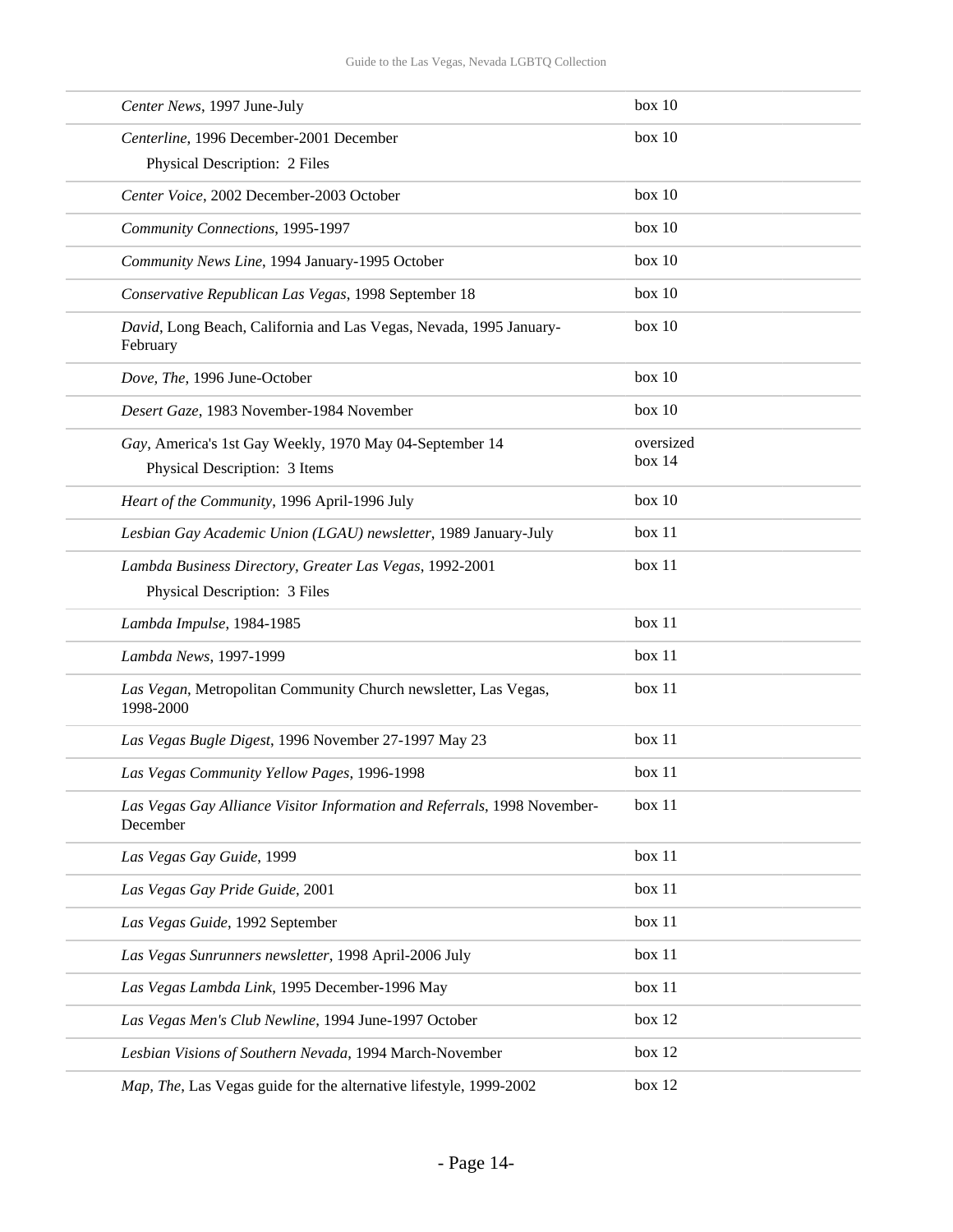| Map, The, Palm Springs, California, 1999 December                                           | box 12              |
|---------------------------------------------------------------------------------------------|---------------------|
| Meet the Candidates, Nevadans for Constitutional Equality, 1994                             | box 12              |
| Nevada Outdoors, 1998 April-1999 June                                                       | box 12              |
| Nevada Territory, 1989 August-October                                                       | box 12              |
| Northern Nevada Gay Community Directory, 1991-1992                                          | box 12              |
| Oasis, Dignity, Las Vegas, Nevada, 1980 May-1981 January                                    | box 12              |
| Odyssey magazine, 1993 November-1995 May                                                    | box 12              |
| Physical Description: 3 Files                                                               | box 13              |
| Out and About, 1996 March                                                                   | box 13              |
| PFLAG newsletter, Parents, Families, and Friends of Lesbians and Gays,<br>1993-2001         | box 13              |
| PFLAG Information Packet, 1994                                                              | box 13              |
| Positively Personal, Nevada (PPN), 1995 March                                               | box 13              |
| Real Men, 1997 August-September                                                             | box 13              |
| Shout, 1999 November-2000 Summber                                                           | box 13              |
| Slam, 1994 February                                                                         | box 13              |
| Snowflake, Metropolitan Community Church of Las Vegas, Nevada, 1989<br>January-1990 October | box 13              |
| Southern Nevada Gay & Lesbian Historical Society Quarterly Journal, 1998<br>July            | box 13              |
| Womyn's Voice, 2001 November                                                                | box 13              |
| Women's Yellow Pages of Southern Nevada, 1994-1995                                          | box 13              |
| Lambda Literary Award 2nd annual book report, 1990 June-July                                | box 16              |
| Prism Comics your LGBT guide to comics, 2004                                                | box 16              |
| Gay Comixs comic book, 1980-1996                                                            | box 16              |
| Physical Description: 2 Files                                                               |                     |
| Gay Heart Throbs comic book, 1979, 1981                                                     | box 16              |
| Tales of the Closet comic book, 1990 Winter                                                 | box 16              |
| Certificates, awards, and proclamations                                                     |                     |
| Assembly Concurrent Resolution No. 39, State of Nevada, 1999 March 24                       | oversized<br>box 14 |
|                                                                                             |                     |

#### Physical Description: 4 Files

Presidential Proclamation, Gay and Lesbian Pride Month, 1999 June 11